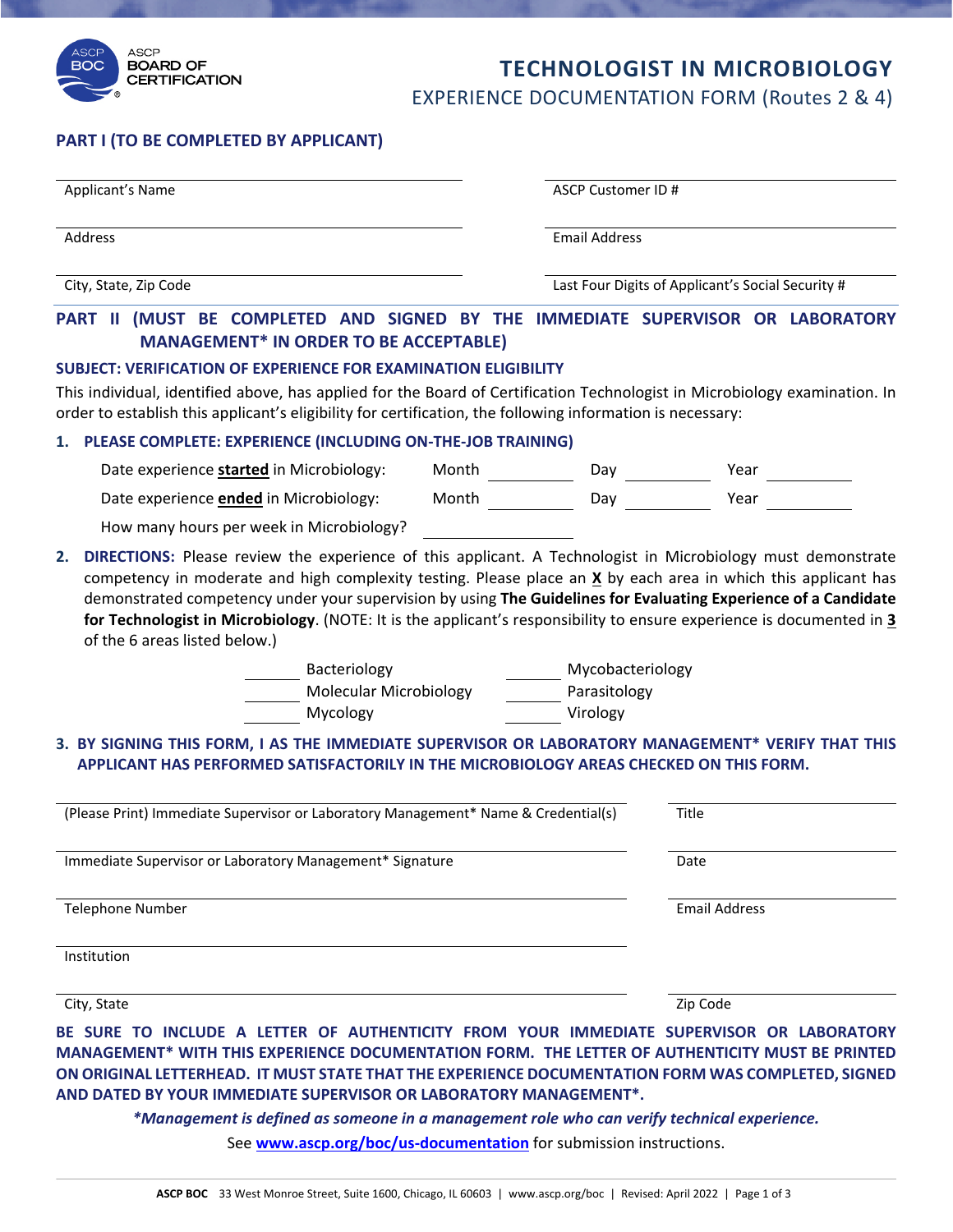## **TECHNOLOGIST IN MICROBIOLOGY** EXPERIENCE DOCUMENTATION FORM (Routes 2 & 4)



**ASCP BOARD OF** 

**CERTIFICATION** 

**BOC** 

To qualify for certification as a Technologist in Microbiology, the applicant should be competent in **ALL** of the tests and procedures indicated in **3** of the 6 areas of experience listed below. The Technologist in Microbiology should have the equivalent microbiology knowledge of a graduate of an accredited Medical Laboratory Scientist program.

| <b>AREA OF EXPERIENCE</b>               | <b>EXTENT OF EXPERIENCE</b>                                                                                |
|-----------------------------------------|------------------------------------------------------------------------------------------------------------|
| <b>BACTERIOLOGY</b>                     | Specimen evaluation and processing<br>$\bullet$                                                            |
|                                         | Microscopic examination of specimens<br>٠                                                                  |
|                                         | Media selection<br>$\bullet$                                                                               |
|                                         | Culture evaluation<br>$\bullet$                                                                            |
|                                         | Manual, automated, and/or molecular methods for detection and<br>٠<br>identification of microorganisms     |
|                                         | Antibiotic susceptibility testing<br>$\bullet$                                                             |
|                                         | Instrument preventive maintenance and troubleshooting<br>٠                                                 |
|                                         | Quality assurance / laboratory safety<br>$\bullet$                                                         |
|                                         | Problem solving / troubleshooting<br>$\bullet$                                                             |
| <b>MOLECULAR</b><br><b>MICROBIOLOGY</b> | Specimen evaluation and processing<br>$\bullet$                                                            |
|                                         | Prevention of nucleic acid contamination<br>$\bullet$                                                      |
|                                         | Nucleic acid extraction methods (manual and automated)*<br>$\bullet$                                       |
|                                         | * Competency may be demonstrated through performance, observation, or<br>simulation.                       |
|                                         | Manual and/or automated detection and identification methods<br>٠                                          |
|                                         | Instrument preventative maintenance and troubleshooting<br>٠                                               |
|                                         | Quality assurance / laboratory safety<br>$\bullet$                                                         |
|                                         | Problem solving / troubleshooting<br>$\bullet$                                                             |
|                                         | Specimen evaluation and processing<br>$\bullet$                                                            |
| <b>MYCOLOGY</b>                         | Microscopic examination of specimens<br>٠                                                                  |
|                                         | Media selection<br>$\bullet$                                                                               |
|                                         | Culture evaluation to include the recognition of yeasts and molds in<br>$\bullet$<br>bacteriology cultures |
|                                         | Manual, automated, and/or molecular methods for detection and<br>identification of microorganisms*         |
|                                         | * Competency may be demonstrated through performance, observation, or<br>simulation.                       |
|                                         | Instrument preventive maintenance and troubleshooting*                                                     |
|                                         | * Competency may be demonstrated through performance, observation, or<br>simulation.                       |
|                                         | Quality assurance / laboratory safety                                                                      |
|                                         | Problem solving / troubleshooting                                                                          |